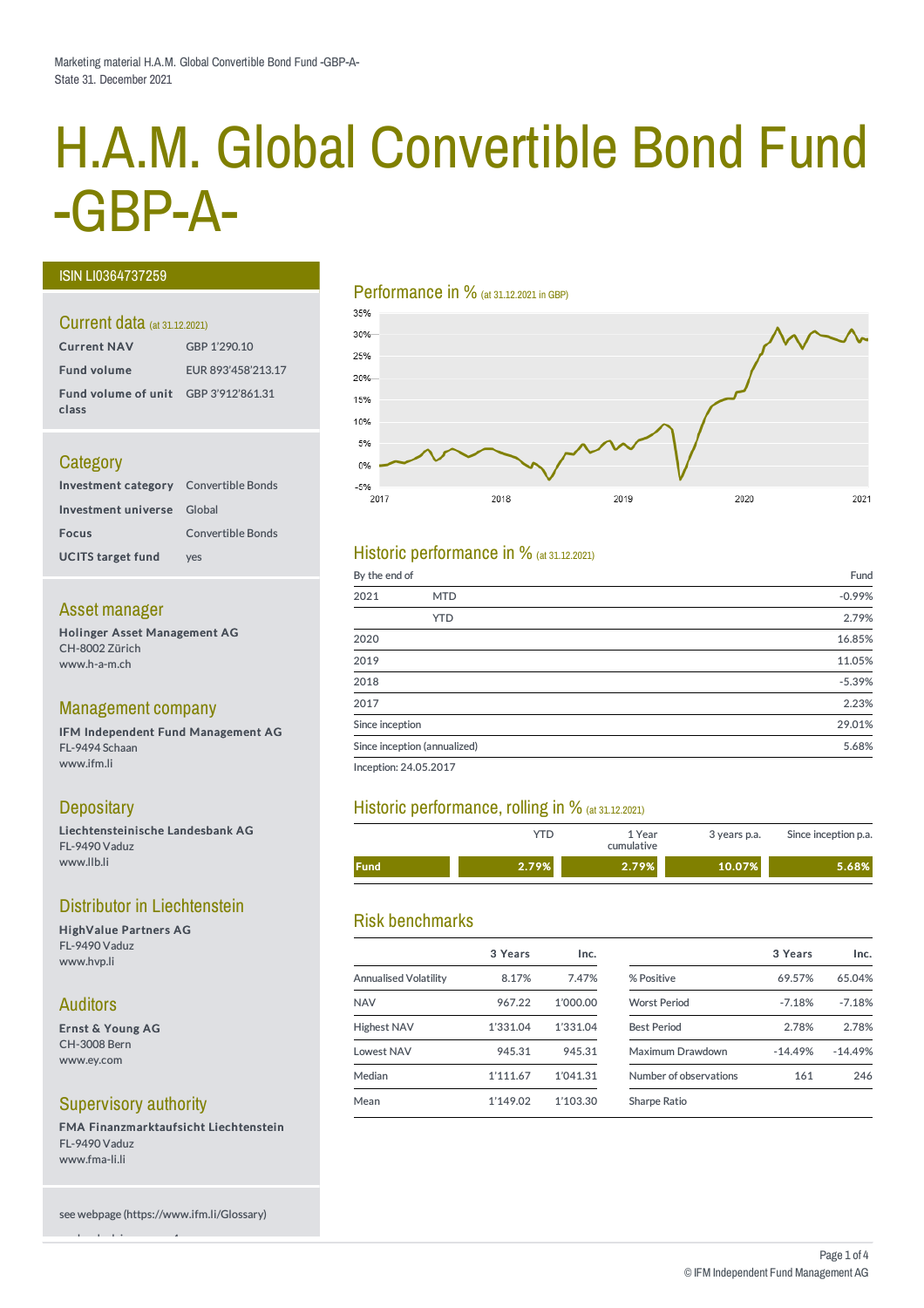Marketing material H.A.M. Global Convertible Bond Fund -GBP-A-State 31. December 2021

# **Fundportrait**

| <b>Fund name</b>                                     | H.A.M. Global<br><b>Convertible Bond Fund</b><br>$-GBP-A-$ |
|------------------------------------------------------|------------------------------------------------------------|
| Unit class                                           | $-GBP-A-$                                                  |
| <b>Accounting currency EUR</b><br>of the (sub-) fund |                                                            |
| Reference currency GBP<br>of the unit class          |                                                            |
| Legal form                                           | unit trust                                                 |
| <b>Fund type</b>                                     | <b>UCITS</b>                                               |
| Close of accounting 31.12<br>year                    |                                                            |
| Launch date                                          | 24.05.2017                                                 |
| Initial issue price                                  | GBP 1'000.00                                               |
| Use of proceeds                                      | reinvested                                                 |
|                                                      |                                                            |

# **Fund charges**

| Issue premium                                         | max. 3%             |
|-------------------------------------------------------|---------------------|
| <b>Redemption charge</b>                              | $0\%$               |
| Redemption charge<br>credited to the fund's<br>assets | 0.25%               |
| <b>Management fee</b>                                 | max. 1.2%           |
| <b>Performance fee</b>                                | 10.00%              |
| <b>Performance Fee 2</b>                              | 15.00%              |
| Hurdle rate                                           | 7.50%               |
| Hurdle Rate 2                                         | 15.00%              |
| High watermark                                        | yes                 |
| OGC/TER 1                                             | 1.38%               |
| TER <sub>2</sub>                                      | 2.13%               |
| <b>OGC/TER at</b>                                     | 30.06.2021          |
| <b>SRRI</b> according to<br><b>KIID</b><br>31.03.2021 | 1  2  3  4  5  6  7 |

# Key figures

| <b>ISIN</b>      | LI0364737259     |
|------------------|------------------|
| Security number  | 36473725         |
| <b>Bloomberg</b> | <b>GLCNBGALE</b> |
| <b>WKN</b>       | A2DRWE           |

## **Publication / Internet**

| www.ifm.li       |
|------------------|
| www.lafv.li      |
| www.fundinfo.com |

# Top-10 positions (at 31.12.2021)

| Company                                                     | Sector             | Country              | Weightings |
|-------------------------------------------------------------|--------------------|----------------------|------------|
| 0.000% STMicrelectronics<br>04.08.2027                      | Semiconductor      | <b>Netherlands</b>   | 1.82%      |
| 1.250% Weibo 15.11.2022                                     | <b>IT-services</b> | Cayman Islands       | 1.70%      |
| 0.000% Poseidon Finance<br>01.02.2025                       | Various industries | China                | 1.64%      |
| 0.000% Nippon Steel Corp<br>05.10.2026                      | Coal               | Japan                | 1.52%      |
| 0.000% JPMorgan Chase Bank<br>into LVMH 10.06.2024          | <b>Banks</b>       | <b>United States</b> | 1.51%      |
| 0.000% Xiaomi Best Time<br>International 17.12.2027         | <b>Electronics</b> | Hongkong             | 1.44%      |
| 0.125% Akamai Technologies<br>01.05.2025                    | Software           | <b>United States</b> | 1.44%      |
| 0.000% Citigroup Global / Longfor Real Estate<br>25.07.2024 |                    | Luxembourg           | 1.43%      |
| 0.000% Cerah Capital<br>08.08.2024                          | Various industries | Malaysia             | 1.38%      |
| 0 % SBI Holdings Inc 25.07.2025 Financial services          |                    | Japan                | 1.38%      |
| Total                                                       |                    |                      | 15.27%     |

#### **Countries** (at 31.12.2021)



#### Country **North America** 28.24% ■ Far East 25.91% ■ European Union 23.99% ■ Central America 7.20 % Diverse 6.45% **Liquidity** 4.28% **Non European Union** 2.22% Near and middle East 1.01% Australia / New Zealand 0.70% Total 100.00 %

#### Industries (at 31.12.2021)

| 19.56 % |
|---------|
|         |
| 16.99%  |
| 14.77%  |
| 11.34 % |
| 10.78%  |
| 9.75%   |
| 5.24 %  |
| 4.28%   |
| 3.75%   |
| 3.56%   |
|         |

#### Currencies (at 31.12.2021)

| Currency   | Weightings |
|------------|------------|
| GBP        | 98.58%     |
| <b>JPY</b> | 0.94%      |
| other      | 0.47%      |
| Total      | 100.00%    |

#### Investment categories (at 31.12.2021)

| Investment category | Weightings |
|---------------------|------------|
| Convertible bonds   | 94.68%     |
| Cash balances       | 4.90%      |
| other               | 0.43%      |
| Total               | 100.00%    |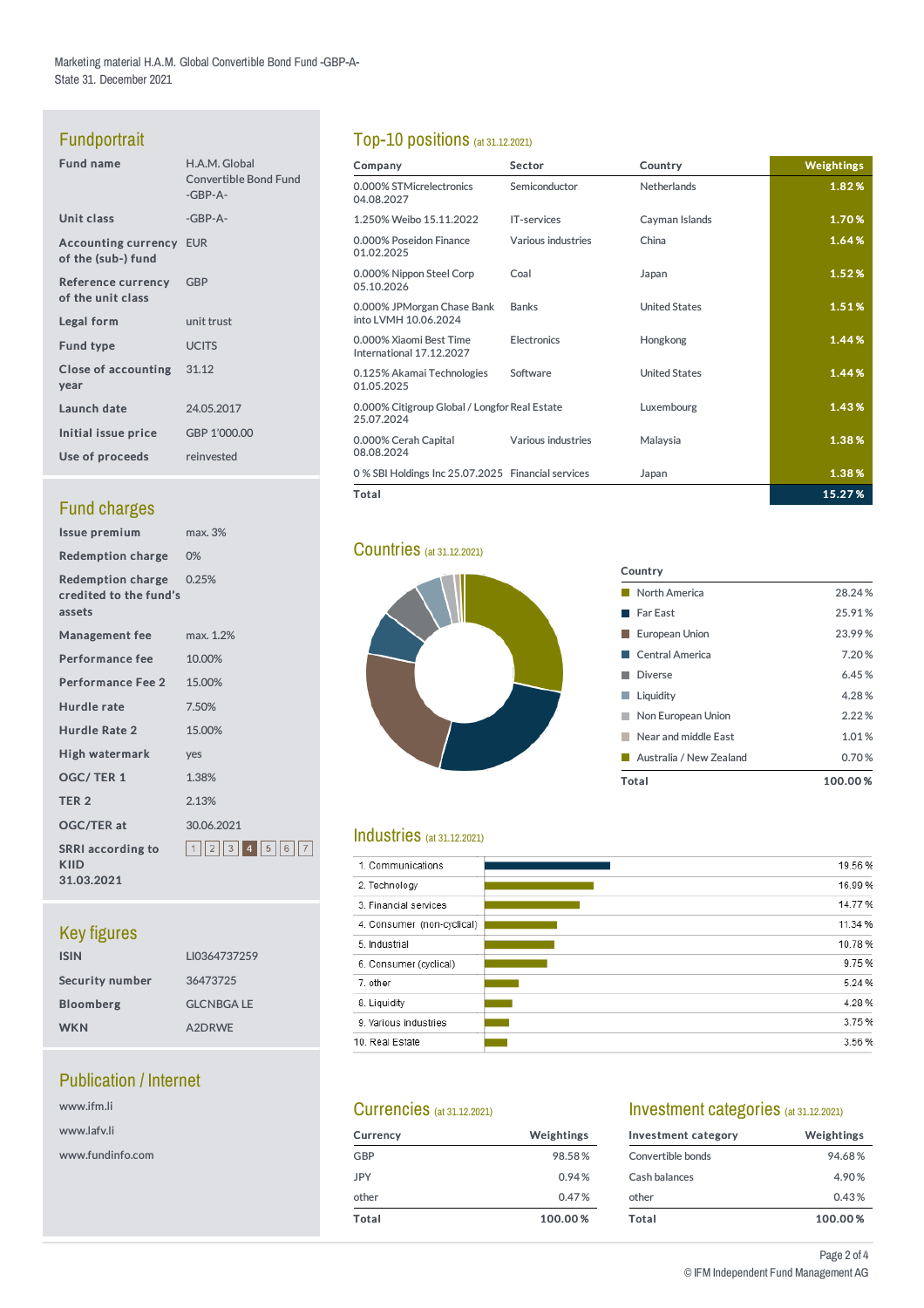# Procedural information

| Valuation<br>interval                       | weekly                                             |
|---------------------------------------------|----------------------------------------------------|
| <b>Valuation day</b>                        | Wednesday                                          |
| Acceptance<br>deadline for<br>subscriptions | Valuation day by no later<br>than 12.00 noon (CET) |
| Acceptance<br>deadline for<br>redemptions   | Valuation day by no later<br>than 12.00 noon (CET) |
| Minimum<br>investment                       | 1 unit                                             |
| Value date                                  | $T + 3$                                            |

### Representative in Switzerland

LLB Swiss Investment AG Claridenstrasse 20 CH-8002 Zürich T +41 58 523 96 70 www.llbswiss.ch

# Paying agent in Switzerland

Helvetische Bank AG Seefeldstrasse 215 CH-8008 Zürich T +41 44 204 56 00 www.helvetischebank.ch

#### Information agent in Germany

Hauck & Aufhäuser Privatbankiers AG Kaiserstrasse 24 DE-60311 Frankfurt am Main T +49 69 21 61 0 www.hauck-aufhaeuser.de

# **Contact and information agent**

#### Austria

Erste Bank der österreichischen Sparkassen AG Am Belvedere 1 AT-1100 Wien T +43 5 01 00 20 11 1 www.sparkasse.at

# Risk/return diagram (Since inception)<br>8.00%



#### Historic performance in % (at 31.12.2021)



Inception: 24.05.2017

#### **Distribution**

| Distribution to private investors      | LI. DE. AT. CH. UK     |  |  |  |
|----------------------------------------|------------------------|--|--|--|
| Distribution to professional investors | LI, DE, AT, CH, UK, IT |  |  |  |
| Sales restrictions                     | <b>USA</b>             |  |  |  |

#### Other share classes

| H.A.M. Global Convertible Bond Fund - CHF-A-<br>H.A.M. Global Convertible Bond Fund - CHF-D- | reinvested<br>reinvested | <b>GLCNBNC</b><br><b>GLCNBCD</b> | LI0045967341<br>LI0336894378 |
|----------------------------------------------------------------------------------------------|--------------------------|----------------------------------|------------------------------|
| H.A.M. Global Convertible Bond Fund - EUR-A-                                                 | reinvested               | <b>GLCNBND</b>                   | LI0010404585                 |
| H.A.M. Global Convertible Bond Fund - EUR-D-                                                 | reinvested               | <b>GLCNBED</b>                   | LI0336894352                 |
| H.A.M. Global Convertible Bond Fund - USD-A-                                                 | reinvested               | <b>GLCNBNU</b>                   | LI0028897788                 |
| H.A.M. Global Convertible Bond Fund - USD-D-                                                 | reinvested               | <b>GLCNBUD</b>                   | LI0336894360                 |
|                                                                                              |                          |                                  |                              |